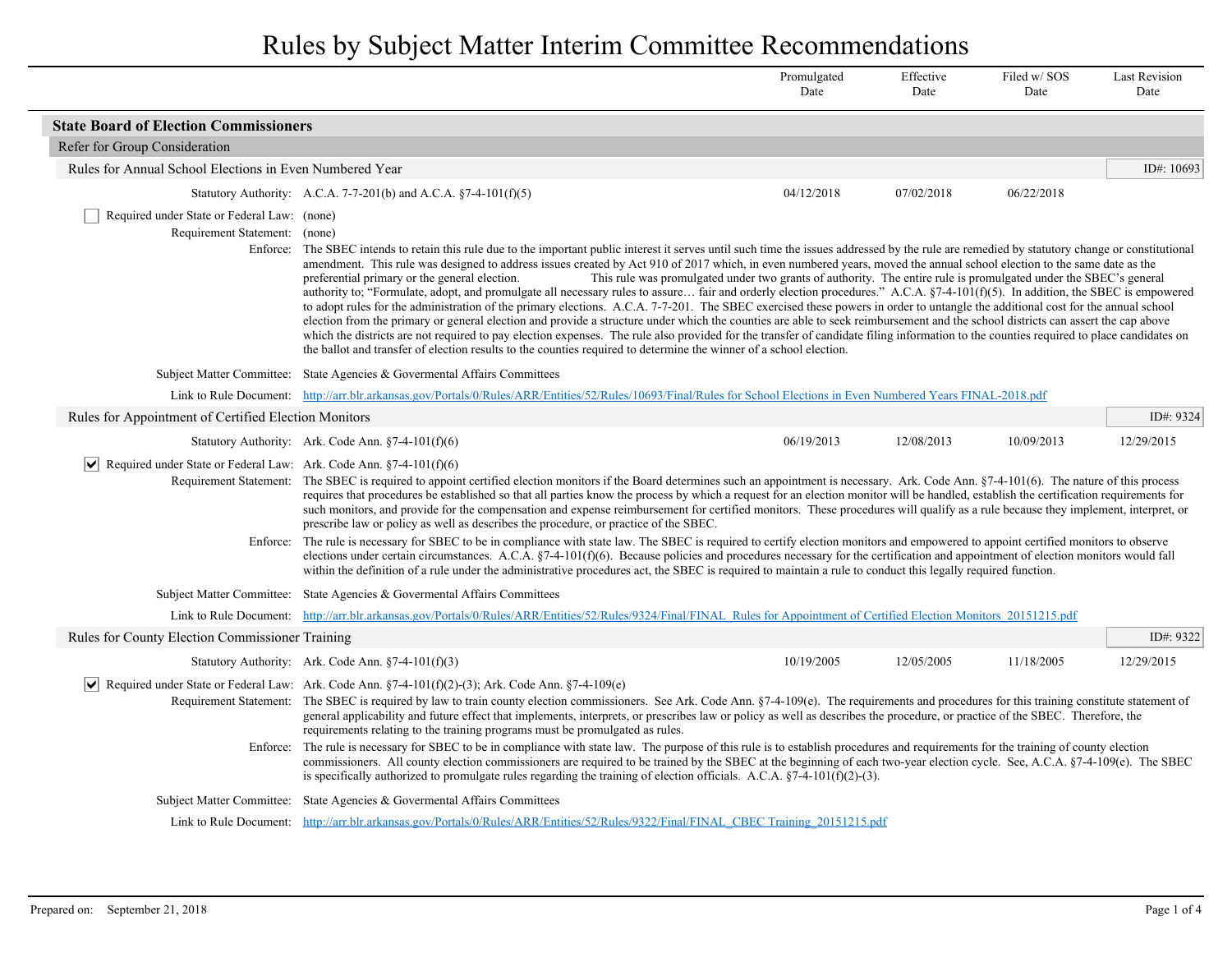|                                                                              |                                                                                                                                                                                                                                                                                                                                                                                                                                                                                                                                                                                                                                                                                                                                                                                                                                                                                                                                                                                                                                                                                                                                                                                                                                                                                                                                                                                 | Promulgated<br>Date                                                                                  | Effective<br>Date | Filed w/SOS<br>Date | <b>Last Revision</b><br>Date |
|------------------------------------------------------------------------------|---------------------------------------------------------------------------------------------------------------------------------------------------------------------------------------------------------------------------------------------------------------------------------------------------------------------------------------------------------------------------------------------------------------------------------------------------------------------------------------------------------------------------------------------------------------------------------------------------------------------------------------------------------------------------------------------------------------------------------------------------------------------------------------------------------------------------------------------------------------------------------------------------------------------------------------------------------------------------------------------------------------------------------------------------------------------------------------------------------------------------------------------------------------------------------------------------------------------------------------------------------------------------------------------------------------------------------------------------------------------------------|------------------------------------------------------------------------------------------------------|-------------------|---------------------|------------------------------|
| Rules for Help America Vote Act Administrative Complaint Procedure           |                                                                                                                                                                                                                                                                                                                                                                                                                                                                                                                                                                                                                                                                                                                                                                                                                                                                                                                                                                                                                                                                                                                                                                                                                                                                                                                                                                                 |                                                                                                      |                   |                     | ID#: 9319                    |
|                                                                              | Statutory Authority: Ark. Code Ann. 7-4-101(f)(8)                                                                                                                                                                                                                                                                                                                                                                                                                                                                                                                                                                                                                                                                                                                                                                                                                                                                                                                                                                                                                                                                                                                                                                                                                                                                                                                               | 06/25/2003                                                                                           | 07/10/2003        | 06/30/2003          |                              |
|                                                                              | Required under State or Federal Law: Help America Vote Act of 2002, PL 107-252 and 116 stat. 1666 (2002) codified as 52 United State Code 21112<br>Requirement Statement: Federal Law required that each state receiving a payment under the Help America Vote Act "establish and maintain State-based administrative complaint procedures" to enforce the<br>Act. 52 United State Code 21112(a). Arkansas did receive funds under HAVA. This rule is the Arkansas version of the federally required complaint procedures.<br>Enforce: This rule is required by Federal and State law.<br>allege Title III of the Act has been violated. 52 U.S.C. §21112. The SBEC is explicitly authorized by state law to promulgate rules for this purpose under A.C.A. §7-4-101(f)(8).                                                                                                                                                                                                                                                                                                                                                                                                                                                                                                                                                                                                     | The Help America Vote Act requires states to establish an administrative process by which voters may |                   |                     |                              |
|                                                                              | Subject Matter Committee: State Agencies & Governmental Affairs Committees                                                                                                                                                                                                                                                                                                                                                                                                                                                                                                                                                                                                                                                                                                                                                                                                                                                                                                                                                                                                                                                                                                                                                                                                                                                                                                      |                                                                                                      |                   |                     |                              |
| Link to Rule Document:                                                       | http://arr.blr.arkansas.gov/Portals/0/Rules/ARR/Entities/52/Rules/9319/Final/HAVA Complaint Rules.pdf                                                                                                                                                                                                                                                                                                                                                                                                                                                                                                                                                                                                                                                                                                                                                                                                                                                                                                                                                                                                                                                                                                                                                                                                                                                                           |                                                                                                      |                   |                     |                              |
| Rules for Nonpartisan Office Filing Fees                                     |                                                                                                                                                                                                                                                                                                                                                                                                                                                                                                                                                                                                                                                                                                                                                                                                                                                                                                                                                                                                                                                                                                                                                                                                                                                                                                                                                                                 |                                                                                                      |                   |                     | ID#: $9316$                  |
|                                                                              | Statutory Authority: Ark. Code Ann. $\S$ $7-4-101(f)(5)$ , $7-10-103(b)$                                                                                                                                                                                                                                                                                                                                                                                                                                                                                                                                                                                                                                                                                                                                                                                                                                                                                                                                                                                                                                                                                                                                                                                                                                                                                                        | 01/16/2002                                                                                           | 02/17/2002        | 12/07/2017          | 12/29/2015                   |
| $ \mathbf{v} $ Required under State or Federal Law: Ark. Code Ann. §7-10-103 | Requirement Statement: The State Board of Election Commissioners is required to establish reasonable filing fees for nonpartisan offices pursuant to §7-10-103. Because the establishment of filing fees<br>constitutes a statement of general applicability and future effect that prescribes law ore policy, the fee schedule was established by the promulgation of a rule.<br>Enforce: The rule is necessary for SBEC to be in compliance with state law. The purpose of this rule is to establish filing fees for nonpartisan offices, as required by law. See, A.C.A. §7-10<br>-103(b). Certain procedures regarding the nonpartisan filing are also included in the rule; however, these are merely a restatement of statutory law. The SBEC has a general<br>authority to; "Formulate, adopt, and promulgate all necessary rules to assure even and consistent application of voter registration laws and fair and orderly election procedures."<br>A.C.A. §7-4-101(f)(5). In addition, statutory requirement that the SBEC establish filing fees for nonpartisan offices which constitutes a requirement that the board make a<br>statement of general applicability and future effect that implements and proscribes law. See, A.C.A. §25-15-202. Consequently, the establishment of a filing fee constitutes a rule<br>subject to the Administrative Procedures Act. |                                                                                                      |                   |                     |                              |
|                                                                              | Subject Matter Committee: State Agencies & Governental Affairs Committees                                                                                                                                                                                                                                                                                                                                                                                                                                                                                                                                                                                                                                                                                                                                                                                                                                                                                                                                                                                                                                                                                                                                                                                                                                                                                                       |                                                                                                      |                   |                     |                              |
|                                                                              | Link to Rule Document: http://arr.blr.arkansas.gov/Portals/0/Rules/ARR/Entities/52/Rules/9316/Final/FINAL Rules for Nonpartisan Office Filing Fees with comments 20151215.pdf                                                                                                                                                                                                                                                                                                                                                                                                                                                                                                                                                                                                                                                                                                                                                                                                                                                                                                                                                                                                                                                                                                                                                                                                   |                                                                                                      |                   |                     |                              |
| Rules for Poll Worker & County Clerk Training                                |                                                                                                                                                                                                                                                                                                                                                                                                                                                                                                                                                                                                                                                                                                                                                                                                                                                                                                                                                                                                                                                                                                                                                                                                                                                                                                                                                                                 |                                                                                                      |                   |                     | ID#: 9317                    |
|                                                                              | Statutory Authority: Ark. Code Ann. $\S$ 7-4-101(f)(3)                                                                                                                                                                                                                                                                                                                                                                                                                                                                                                                                                                                                                                                                                                                                                                                                                                                                                                                                                                                                                                                                                                                                                                                                                                                                                                                          | 02/21/2002                                                                                           | 03/17/2002        | 03/07/2002          | 12/29/2015                   |
|                                                                              | $\blacktriangleright$ Required under State or Federal Law: Ark. Code Ann. §7-4-101(f)(2)-(3); Ark. Code Ann. §7-4-109(e)<br>Requirement Statement: The SBEC is required by law to train certain election officials. See Ark. Code Ann. §7-4-109(e). The requirements and procedures for this training constitute statement of general<br>applicability and future effect that implements, interprets, or prescribes law or policy as well as describes the procedure, or practice of the SBEC. Therefore, the requirements<br>relating to the training programs must be promulgated as rules.                                                                                                                                                                                                                                                                                                                                                                                                                                                                                                                                                                                                                                                                                                                                                                                   |                                                                                                      |                   |                     |                              |
|                                                                              | Enforce: The rule is necessary for SBEC to be in compliance with state law. The purpose of this rule is to establish procedures and requirements for the training of poll workers and early<br>voting election officials for Arkansas's elections. This is done by the training and certifying of individuals in each county who are then authorized to train the local election<br>officials using a curriculum developed and approved by the SBEC. All election officials are required to complete training coordinated by the SBEC before they are allowed to<br>serve as a poll worker or an early voting election official. See, A.C.A. §7-4-109(e). The SBEC is specifically authorized to promulgate rules regarding the training of election<br>officials. A.C.A. $\S$ 7-4-101(f)(2)-(3).                                                                                                                                                                                                                                                                                                                                                                                                                                                                                                                                                                               |                                                                                                      |                   |                     |                              |
|                                                                              | Subject Matter Committee: State Agencies & Governental Affairs Committees                                                                                                                                                                                                                                                                                                                                                                                                                                                                                                                                                                                                                                                                                                                                                                                                                                                                                                                                                                                                                                                                                                                                                                                                                                                                                                       |                                                                                                      |                   |                     |                              |
|                                                                              | Link to Rule Document: http://arr.blr.arkansas.gov/Portals/0/Rules/ARR/Entities/52/Rules/9317/Final/FINAL Rules for Poll Worker & County Clerk Training with Comments 20151215.pdf                                                                                                                                                                                                                                                                                                                                                                                                                                                                                                                                                                                                                                                                                                                                                                                                                                                                                                                                                                                                                                                                                                                                                                                              |                                                                                                      |                   |                     |                              |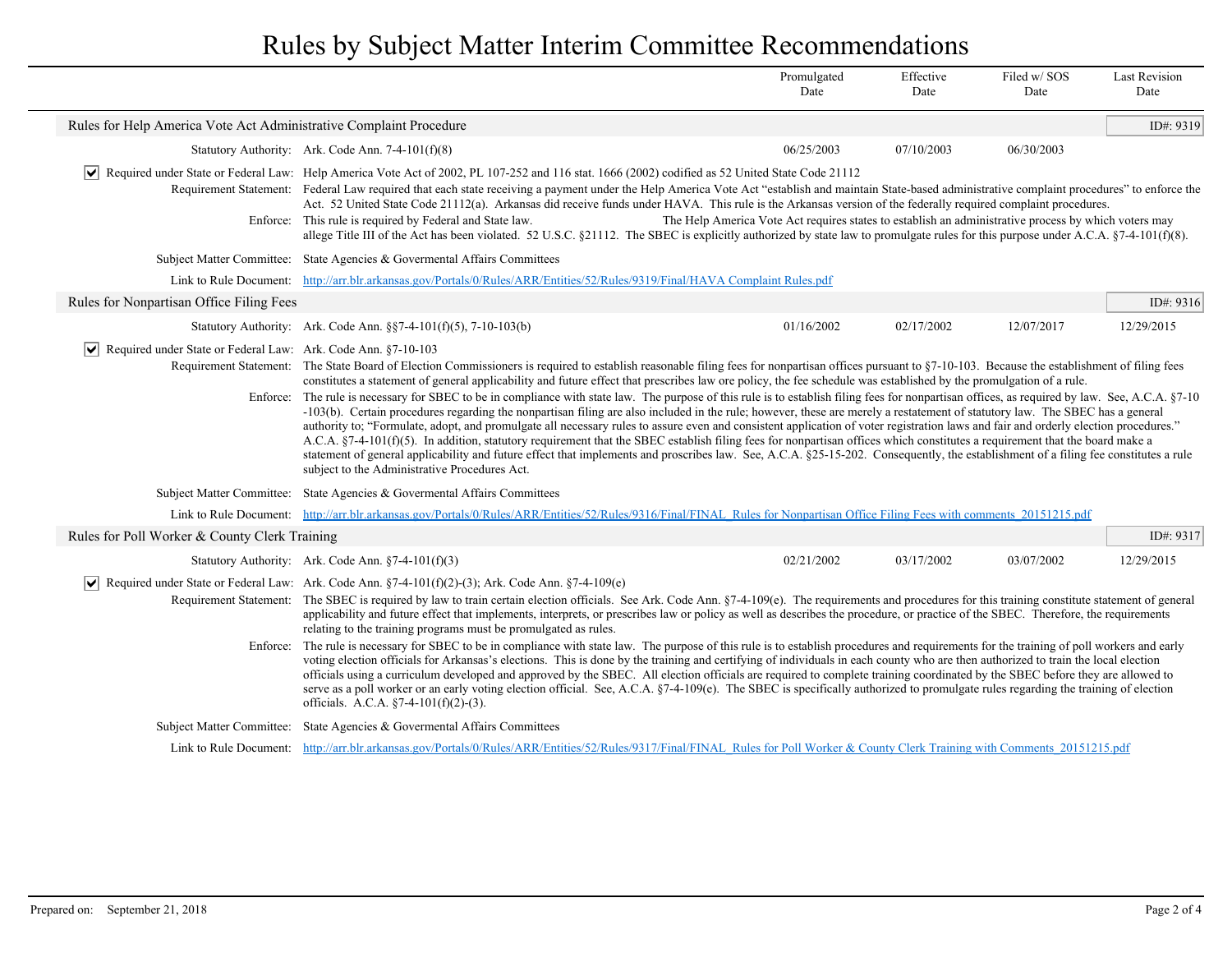|                                                                                          |                                                                                                                                                                                                                                                                                                                                                                                                                                                                                                                                                                                                                                                                                                                                                                                                                                             | Promulgated<br>Date | Effective<br>Date | Filed w/SOS<br>Date | <b>Last Revision</b><br>Date |
|------------------------------------------------------------------------------------------|---------------------------------------------------------------------------------------------------------------------------------------------------------------------------------------------------------------------------------------------------------------------------------------------------------------------------------------------------------------------------------------------------------------------------------------------------------------------------------------------------------------------------------------------------------------------------------------------------------------------------------------------------------------------------------------------------------------------------------------------------------------------------------------------------------------------------------------------|---------------------|-------------------|---------------------|------------------------------|
| Rules for Reimbursement of Expenses for State-Funded Elections                           |                                                                                                                                                                                                                                                                                                                                                                                                                                                                                                                                                                                                                                                                                                                                                                                                                                             |                     |                   |                     | ID#: 9320                    |
|                                                                                          | Statutory Authority: Ark. Code Ann. $\S7-7-201(b)(2)$ and Ark. Code Ann. $\S7-4-101(f)(5)-(11)$                                                                                                                                                                                                                                                                                                                                                                                                                                                                                                                                                                                                                                                                                                                                             | 12/17/2003          | 02/06/2004        | 01/28/2004          | 12/29/2015                   |
| $ \mathbf{v} $ Required under State or Federal Law: Ark. Code Ann. 7-7-201(b)(2)         |                                                                                                                                                                                                                                                                                                                                                                                                                                                                                                                                                                                                                                                                                                                                                                                                                                             |                     |                   |                     |                              |
|                                                                                          | Requirement Statement: The SBEC is required to reimburse counties for certain elections, the expense of which are billable to the State. The procedures under which counties apply for this reimbursement<br>and the SBEC distributes those funds are statement of general applicability and future effect that implements, interprets, or prescribes law or policy as well as describes the<br>procedure, or practice of the SBEC. Consequently, the SBEC exercised its explicit authority under Ark. Code Ann. 7-7-201(b)(2) to promulgate these procedures and requirements<br>as rules.                                                                                                                                                                                                                                                 |                     |                   |                     |                              |
| Enforce:                                                                                 | The rule is necessary for SBEC to be in compliance with state law. The SBEC is required to bear the cost of a political party's primaries under A.C.A. §7-7-201. This<br>reimbursement authority is extended to include the general nonpartisan election, which is held with the preferential primary, and statewide special elections. A.C.A. §7-4-101(f)<br>(11). Procedures related to these functions of the SBEC fall within the definition of rules under the administrative procedures act and are, therefore, required to be promulgated.<br>The SBEC is specifically authorized to promulgate rules regarding the administration of primary elections. A.C.A. §7-7-201. Furthermore, regarding elections other than<br>primaries, the rule is necessary to ensure fair and orderly election procedures. A.C.A. $\S$ 7-4-101(f)(5). |                     |                   |                     |                              |
|                                                                                          | Subject Matter Committee: State Agencies & Governental Affairs Committees                                                                                                                                                                                                                                                                                                                                                                                                                                                                                                                                                                                                                                                                                                                                                                   |                     |                   |                     |                              |
|                                                                                          | Link to Rule Document: http://arr.blr.arkansas.gov/Portals/0/Rules/ARR/Entities/52/Rules/9320/Final/FINAL Rules for Reimbursement of Election Expenses for State Funded Elections 20151215.pdf                                                                                                                                                                                                                                                                                                                                                                                                                                                                                                                                                                                                                                              |                     |                   |                     |                              |
| Rules for the Verification of Voter Registration                                         |                                                                                                                                                                                                                                                                                                                                                                                                                                                                                                                                                                                                                                                                                                                                                                                                                                             |                     |                   |                     | ID#: 10696                   |
|                                                                                          | Statutory Authority: A.C.A. $§7-4-101(f)(5)$                                                                                                                                                                                                                                                                                                                                                                                                                                                                                                                                                                                                                                                                                                                                                                                                | 06/21/2017          | 10/28/2017        | 10/18/2017          |                              |
| Required under State or Federal Law: (none)<br>Requirement Statement: (none)<br>Enforce: | The SBEC intends to retain this rule due to the important public interest it serves. This rule is promulgated under the SBEC's general authority to; "Formulate, adopt, and<br>promulgate all necessary rules to assure even and consistent application of voter registration laws and fair and orderly election procedures." A.C.A. §7-4-101(f)(5). This rule was<br>promulgated following the passage of Act 633 which requires most Arkansas voters to verify their voter registration with a photo ID. The rule establishes necessary procedures<br>related to that requirement in addition to restating statutory requirements related to these procedures.                                                                                                                                                                            |                     |                   |                     |                              |
|                                                                                          | Subject Matter Committee: State Agencies & Governental Affairs Committees                                                                                                                                                                                                                                                                                                                                                                                                                                                                                                                                                                                                                                                                                                                                                                   |                     |                   |                     |                              |
|                                                                                          | Link to Rule Document: http://arr.blr.arkansas.gov/Portals/0/Rules/ARR/Entities/52/Rules/10696/Final/Verification of Reg. Rule FINAL.pdf                                                                                                                                                                                                                                                                                                                                                                                                                                                                                                                                                                                                                                                                                                    |                     |                   |                     |                              |
| Rules for Voter Intent                                                                   |                                                                                                                                                                                                                                                                                                                                                                                                                                                                                                                                                                                                                                                                                                                                                                                                                                             |                     |                   |                     | ID#: 9318                    |
|                                                                                          | Statutory Authority: Ark. Code Ann. 7-4-101(f)(5)                                                                                                                                                                                                                                                                                                                                                                                                                                                                                                                                                                                                                                                                                                                                                                                           | 02/21/2002          | 04/14/2002        | 04/04/2002          | 12/29/2015                   |
| Required under State or Federal Law: (none)<br>Requirement Statement: (none)<br>Enforce: | The SBEC intends to retain this rule due to the important public interest it serves. This rule was promulgated in response to the problems experienced in the State of Florida<br>regarding voter's intent in the 2000 General Election. The rule provides clear instructions which govern when a voter marks his or her ballot in such a way to make that voter's<br>intent unclear. It also ensures that the same question of a voter's intent will be resolved consistently across the 75 counties.<br>This rule is promulgated under the SBEC's<br>general authority to; "Formulate, adopt, and promulgate all necessary rules to assure fair and orderly election procedures." A.C.A. §7-4-101(f)(5). The SBEC has concluded<br>these rules are necessary to ensure fair elections.                                                    |                     |                   |                     |                              |
|                                                                                          | Subject Matter Committee: State Agencies & Governental Affairs Committees                                                                                                                                                                                                                                                                                                                                                                                                                                                                                                                                                                                                                                                                                                                                                                   |                     |                   |                     |                              |
|                                                                                          | Link to Rule Document: http://arr.blr.arkansas.gov/Portals/0/Rules/ARR/Entities/52/Rules/9318/Final/FINAL Voter Intent 20151215.pdf                                                                                                                                                                                                                                                                                                                                                                                                                                                                                                                                                                                                                                                                                                         |                     |                   |                     |                              |